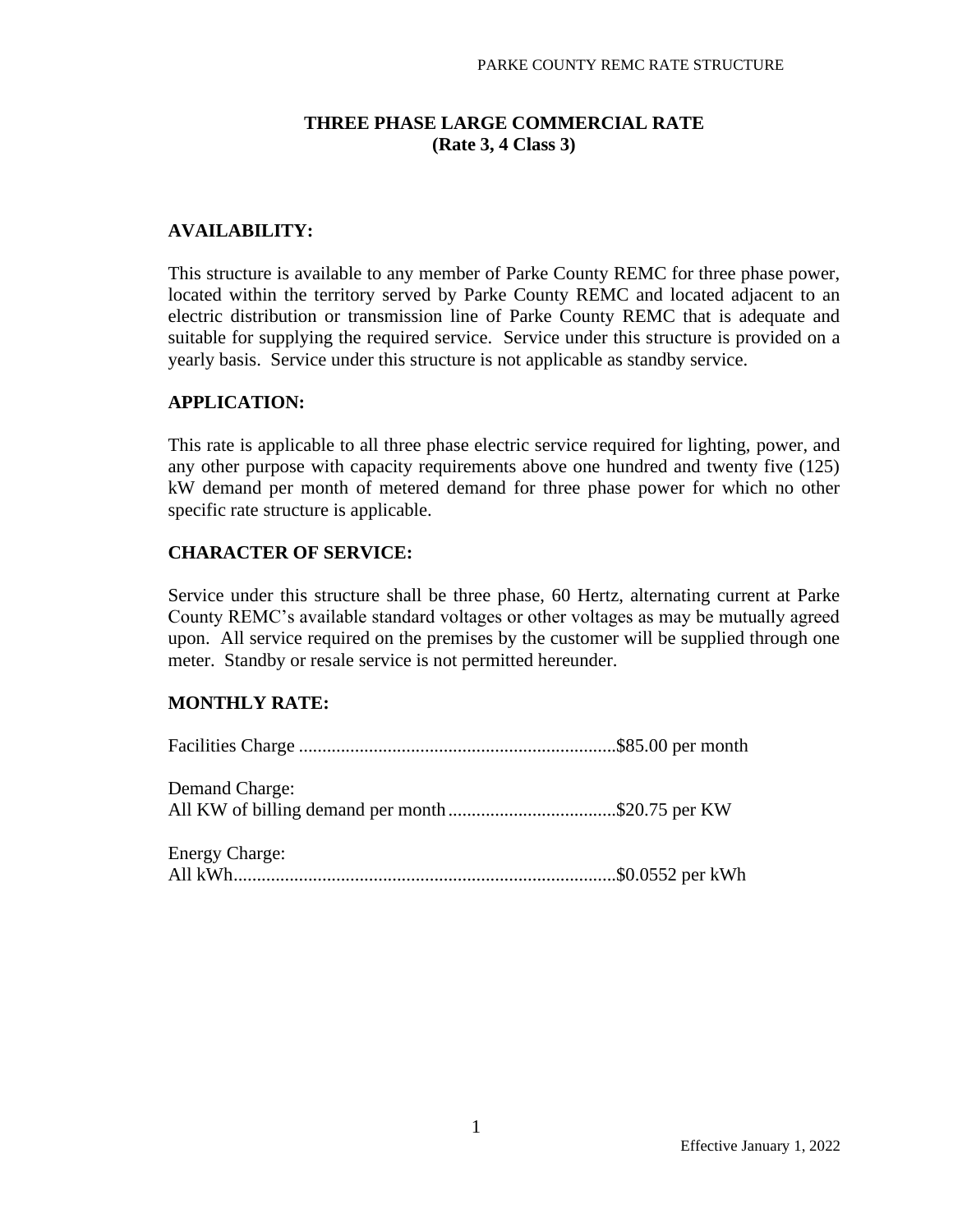Determination of Billing Demand:

The billing demand for any month shall be the maximum kilowatt demand established by the member for any period of fifteen (15) consecutive minutes during the month for which the bill is rendered. The demand shall be as indicated for recorded by suitable recording instruments provided by Parke County REMC and adjusted for power factor as provided below.

Purchased Power Cost Adjustment:

The amount computed at the above monthly rate shall be adjusted plus or minus by an amount calculated in accordance with the formula specified in Parke County REMC's Purchased Power Cost Adjustment Clause (Appendix A), which is a part of the "Monthly Rate" of this rate structure.

Tax Adjustment:

The amount computed at the above monthly rate as adjusted by the application of the rate adjustment clauses shall be subject to taxes, assessments, and surcharges imposed by any governmental authority.

Power Factor:

The member agrees to maintain unity power factor as nearly as practicable. Parke County REMC reserves the right to measure such power factor at any time. Should such measurements indicate that the average power factor is less than 90 percent (90%), the billing demand shall be calculated in accordance with the following formula:

Billing Demand = Maximum Demand Times (90%) / Average Lagging Power Factor in %

Minimum Monthly Charge:

The minimum monthly charge shall be the greater of the (1) "Facilities Charge", or (2) seventy-five cents (\$0.75) per KVA of transformer capacity.

Primary Metering Discount:

If the electrical energy furnished under this rate structure is metered on the primary side of the service transformers at the Parke County REMC's option and Parke County REMC owns the transformer, the Parke County REMC shall deduct 1 and ½% of the kilowatt hours metered before computing the bill.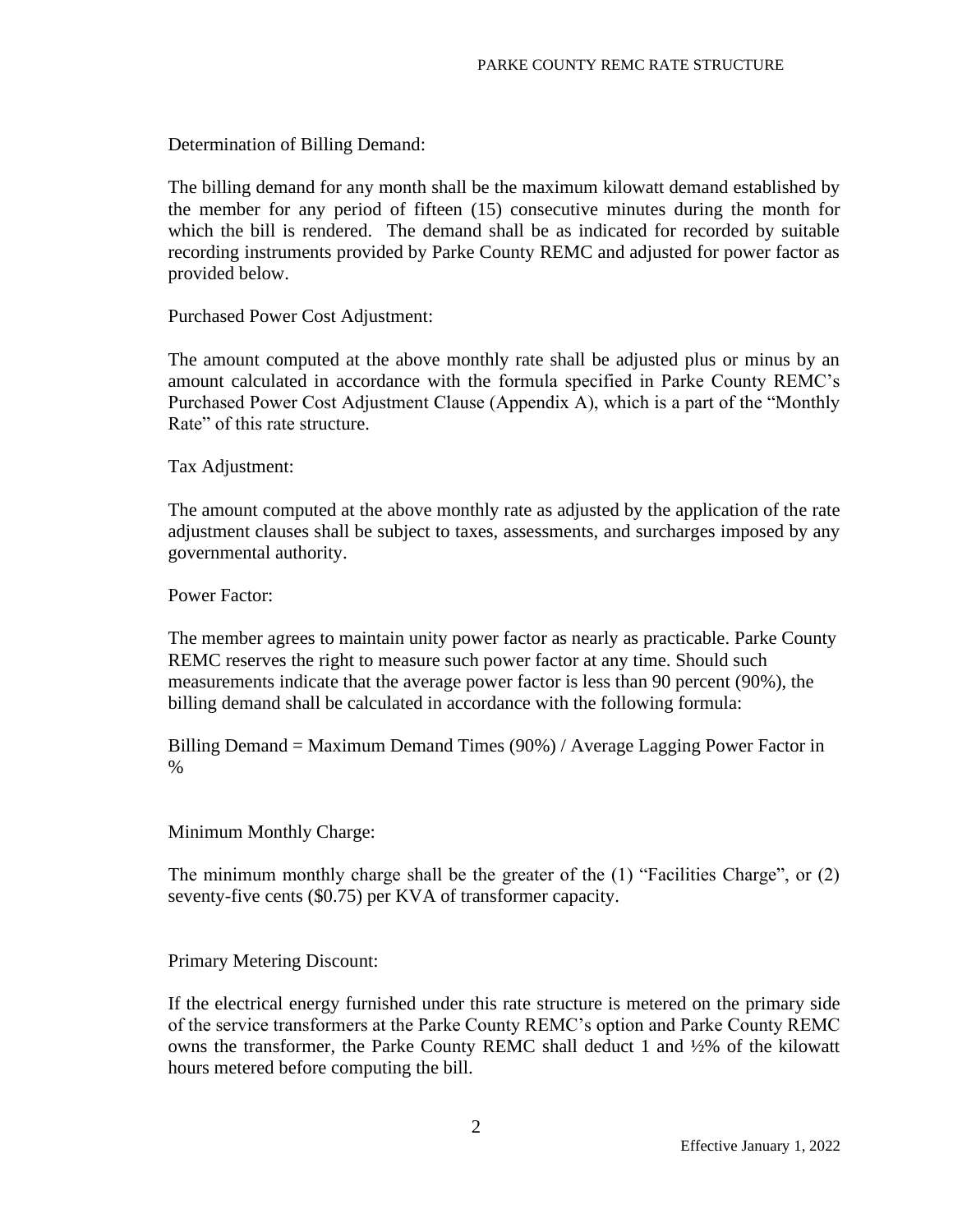Primary Service Discount:

If the electric energy is provided at the primary supply line voltage of 12,470 volts, a credit of Thirty cents (\$0.30) per KW of billing demand will be applied where the customer owns, operates and maintains all facilities, including transformation equipment, beyond the primary metering point. Parke County REMC reserves the right to establish the requirements for protection of the Parke County REMC's electric system.

# **TERMS AND CONDITIONS OF SERVICE:**

1. Service shall be provided in accordance with the REMC's Rules & Regulations for Electric Service and Bylaws**.** 

2. The terms of payment shall be in accordance with the Provisions set forth in the REMC's Rules & Regulations for Electric Service and Bylaws.

3. The member may be required to give satisfactory assurance by means of a written agreement as to the amount and duration of the business offered.

4. Open-wye, open-delta transformer banks will be provided by the REMC only if the REMC finds the load may be adequately and safely served by such connection.

5. The REMC may require corrective measures or devices for any motor or apparatus which in the opinion of the REMC will cause voltage fluctuation to other members.

Unless otherwise permitted, the maximum primary voltage fluctuation is three percent (3%).

6. Secondary Service: The REMC will furnish and maintain, at its own expense, one transformation and service drop. All poles, lines, wiring, and other electrical equipment beyond the metering point are considered the distribution system of the member. The metering equipment shall be furnished and maintained by the REMC. Where primary metering is required, the metering equipment, transformer, and protective equipment will also be furnished and maintained by the REMC. The REMC reserves the right to meter service at the primary side of the service transformers for its convenience. If service is metered on the primary side of the transformer at the REMC's option a primary metering discount shall apply.

Primary Service: If the member requests that service be provided at the primary distribution voltage, the member shall furnish all transformation equipment, and all secondary equipment other than metering equipment. The metering equipment shall be furnished and maintained by the REMC.